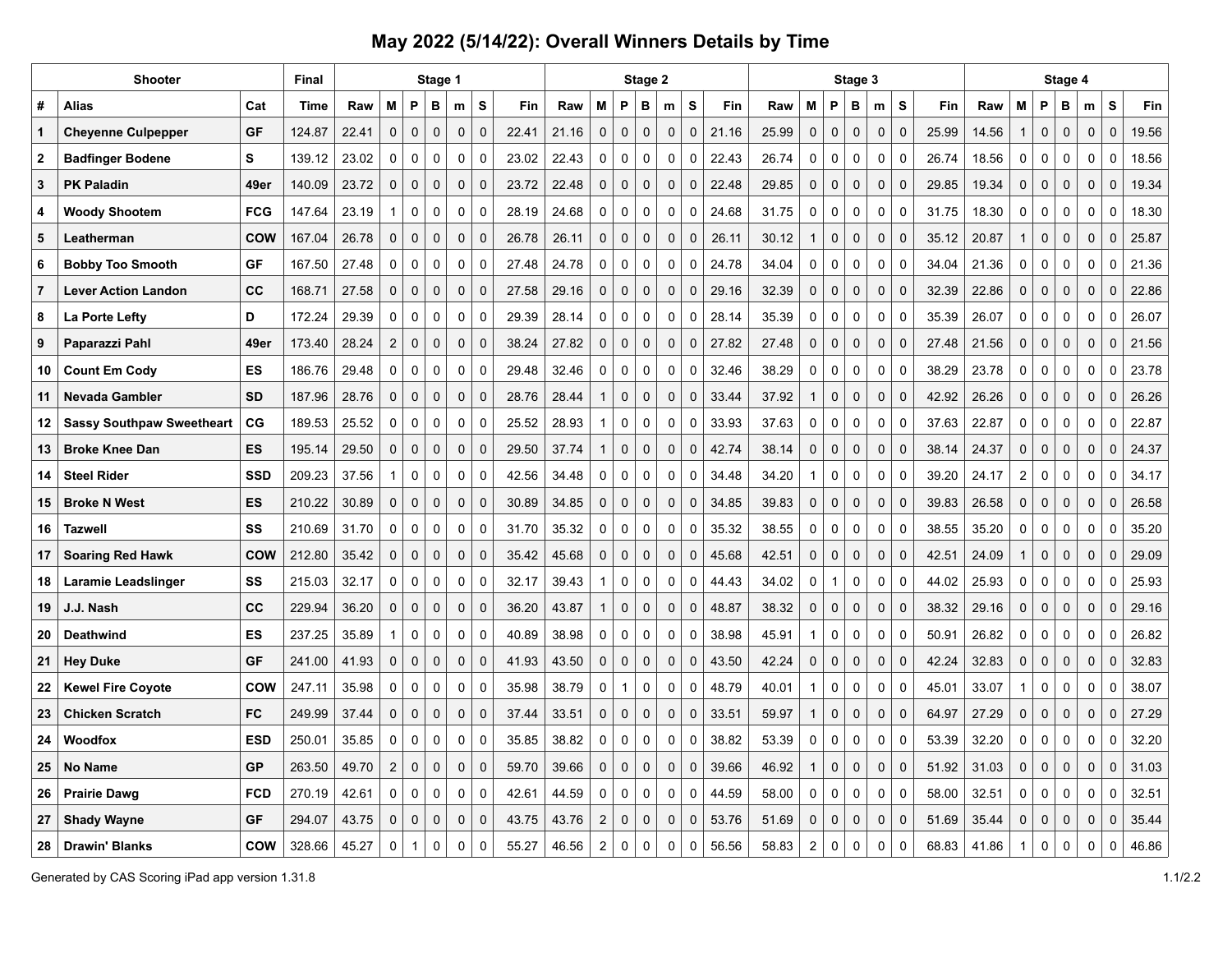|              | <b>Shooter</b>                   |            |       |                | Stage 5 |   |   |          | Stage 6 |       |   |   |   |   |          |       |  |  |  |
|--------------|----------------------------------|------------|-------|----------------|---------|---|---|----------|---------|-------|---|---|---|---|----------|-------|--|--|--|
| #            | <b>Alias</b>                     | Cat        | Raw   | M              | P       | в | m | S        | Fin     | Raw   | M | P | в | m | S        | Fin   |  |  |  |
| 1            | <b>Cheyenne Culpepper</b>        | <b>GF</b>  | 18.12 | 0              | 0       | 0 | 0 | 0        | 18.12   | 17.63 | 0 | 0 | 0 | 0 | 0        | 17.63 |  |  |  |
| $\mathbf{2}$ | <b>Badfinger Bodene</b>          | S          | 23.21 | 0              | 0       | 0 | 0 | 0        | 23.21   | 25.16 | 0 | 0 | 0 | 0 | 0        | 25.16 |  |  |  |
| 3            | <b>PK Paladin</b>                | 49er       | 22.48 | 0              | 0       | 0 | 0 | 0        | 22.48   | 22.22 | 0 | 0 | 0 | 0 | 0        | 22.22 |  |  |  |
| 4            | <b>Woody Shootem</b>             | <b>FCG</b> | 22.14 | 0              | 0       | 0 | 0 | 0        | 22.14   | 22.58 | 0 | 0 | 0 | 0 | 0        | 22.58 |  |  |  |
| 5            | Leatherman                       | <b>COW</b> | 23.53 | $\mathbf{1}$   | 0       | 0 | 0 | 0        | 28.53   | 24.63 | 0 | 0 | 0 | 0 | 0        | 24.63 |  |  |  |
| 6            | <b>Bobby Too Smooth</b>          | GF         | 29.54 | $\mathbf{1}$   | 0       | 0 | 0 | 0        | 34.54   | 25.30 | 0 | 0 | 0 | 0 | 0        | 25.30 |  |  |  |
| 7            | <b>Lever Action Landon</b>       | CC         | 30.37 | 0              | 0       | 0 | 0 | 0        | 30.37   | 26.35 | 0 | 0 | 0 | 0 | 0        | 26.35 |  |  |  |
| 8            | La Porte Lefty                   | D          | 26.68 | 0              | 0       | 0 | 0 | 0        | 26.68   | 26.57 | 0 | 0 | 0 | 0 | 0        | 26.57 |  |  |  |
| 9            | Paparazzi Pahl                   | 49er       | 28.73 | 1              | 0       | 0 | 0 | 0        | 33.73   | 24.57 | 0 | 0 | 0 | 0 | 0        | 24.57 |  |  |  |
| 10           | <b>Count Em Cody</b>             | ES         | 31.57 | 0              | 0       | 0 | 0 | 0        | 31.57   | 31.18 | 0 | 0 | 0 | 0 | 0        | 31.18 |  |  |  |
| 11           | Nevada Gambler                   | <b>SD</b>  | 29.21 | 0              | 0       | 0 | 0 | 0        | 29.21   | 27.37 | 0 | 0 | 0 | 0 | 0        | 27.37 |  |  |  |
| 12           | <b>Sassy Southpaw Sweetheart</b> | CG         | 32.28 | 0              | 0       | 0 | 0 | 0        | 32.28   | 32.30 | 1 | 0 | 0 | 0 | 0        | 37.30 |  |  |  |
| 13           | <b>Broke Knee Dan</b>            | <b>ES</b>  | 28.21 | 0              | 0       | 0 | 0 | 0        | 28.21   | 32.18 | 0 | 0 | 0 | 0 | 0        | 32.18 |  |  |  |
| 14           | <b>Steel Rider</b>               | <b>SSD</b> | 28.60 | 0              | 0       | 0 | 0 | 0        | 28.60   | 30.22 | 0 | 0 | 0 | 0 | 0        | 30.22 |  |  |  |
| 15           | <b>Broke N West</b>              | <b>ES</b>  | 37.40 | 1              | 0       | 0 | 0 | 0        | 42.40   | 35.67 | 0 | 0 | 0 | 0 | 0        | 35.67 |  |  |  |
| 16           | Tazwell                          | SS         | 34.97 | 0              | 0       | 0 | 0 | 0        | 34.97   | 34.95 | 0 | 0 | 0 | 0 | 0        | 34.95 |  |  |  |
| 17           | <b>Soaring Red Hawk</b>          | <b>COW</b> | 28.52 | 0              | 0       | 0 | 0 | 0        | 28.52   | 31.58 | 0 | 0 | 0 | 0 | 0        | 31.58 |  |  |  |
| 18           | Laramie Leadslinger              | SS         | 32.54 | $\mathbf{1}$   | 0       | 0 | 0 | 0        | 37.54   | 30.94 | 0 | 0 | 0 | 0 | 0        | 30.94 |  |  |  |
| 19           | J.J. Nash                        | СC         | 36.26 | 1              | 0       | 0 | 0 | 0        | 41.26   | 36.13 | 0 | 0 | 0 | 0 | 0        | 36.13 |  |  |  |
| 20           | <b>Deathwind</b>                 | ES         | 36.18 | $\mathbf{1}$   | 0       | 0 | 0 | 0        | 41.18   | 33.47 | 1 | 0 | 0 | 0 | 0        | 38.47 |  |  |  |
| 21           | <b>Hey Duke</b>                  | <b>GF</b>  | 38.68 | 0              | 0       | 0 | 0 | 0        | 38.68   | 41.82 | 0 | 0 | 0 | 0 | 0        | 41.82 |  |  |  |
| 22           | <b>Kewel Fire Coyote</b>         | <b>COW</b> | 39.35 | 0              | 0       | 0 | 0 | 0        | 39.35   | 39.91 | 0 | 0 | 0 | 0 | 0        | 39.91 |  |  |  |
| 23           | <b>Chicken Scratch</b>           | <b>FC</b>  | 34.13 | 0              | 0       | 0 | 0 | 0        | 34.13   | 52.65 | 0 | 0 | 0 | 0 | 0        | 52.65 |  |  |  |
| 24           | <b>Woodfox</b>                   | <b>ESD</b> | 35.90 | 1              | 0       | 0 | 0 | 0        | 40.90   | 48.85 | 0 | 0 | 0 | 0 | 0        | 48.85 |  |  |  |
| 25           | No Name                          | <b>GP</b>  | 40.37 | 0              | 0       | 0 | 0 | 0        | 40.37   | 40.82 | 0 | 0 | 0 | 0 | 0        | 40.82 |  |  |  |
| 26           | <b>Prairie Dawg</b>              | <b>FCD</b> | 47.13 | 0              | 0       | 0 | 0 | 0        | 47.13   | 45.35 | 0 | 0 | 0 | 0 | 0        | 45.35 |  |  |  |
| 27           | <b>Shady Wayne</b>               | <b>GF</b>  | 43.54 | $\overline{2}$ | 0       | 0 | 0 | $\Omega$ | 53.54   | 40.89 | 3 | 0 | 0 | 0 | $\Omega$ | 55.89 |  |  |  |
| 28           | <b>Drawin' Blanks</b>            | <b>COW</b> | 38.81 | 0              | 0       | 0 | 0 | 0        | 38.81   | 62.33 | 0 | 0 | 0 | 0 | 0        | 62.33 |  |  |  |

Generated by CAS Scoring iPad app version 1.31.8 1.2/2.2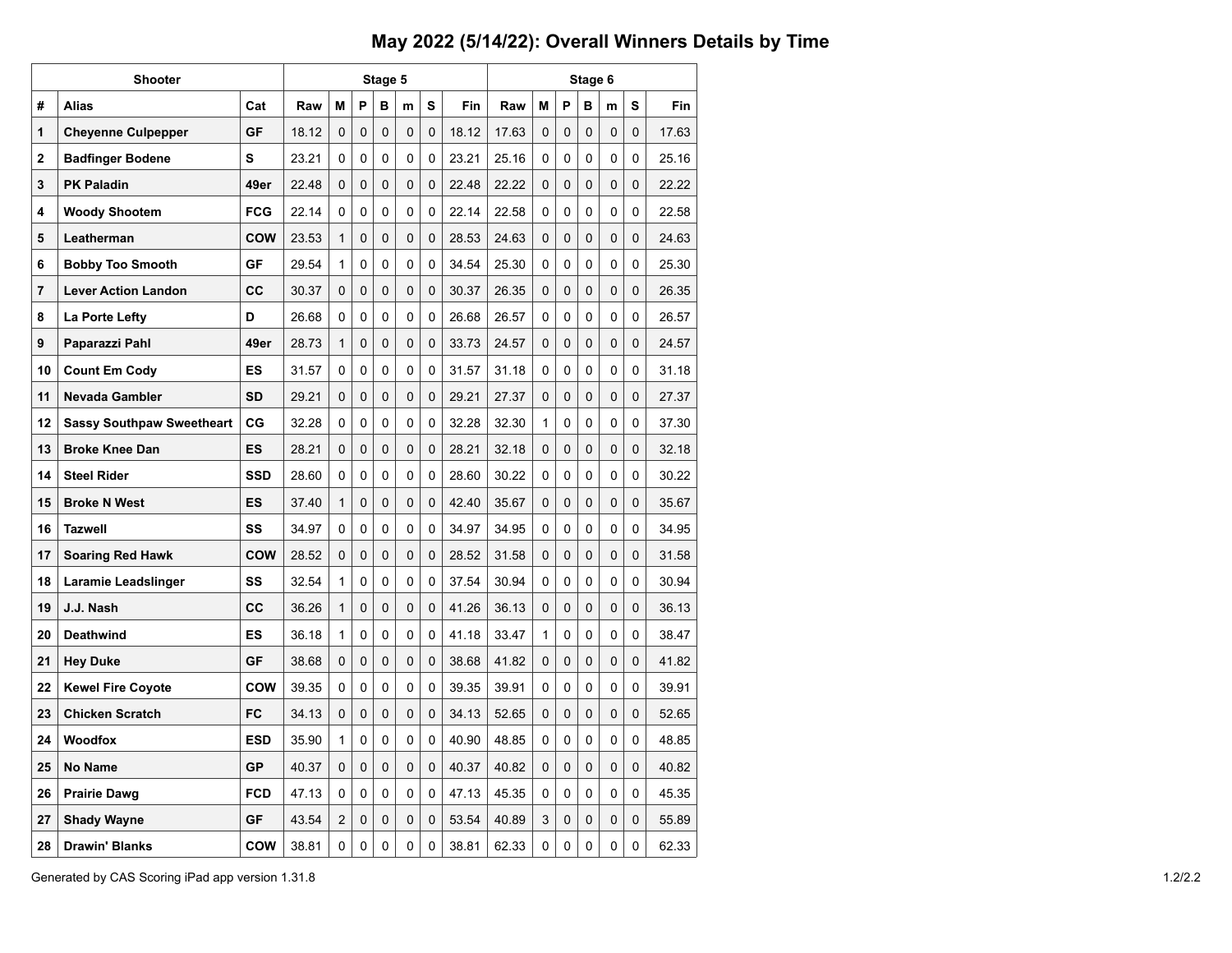|                 | <b>Shooter</b>              |            | Final      | Stage 1    |          |              |              |              |              |            |            |             |                          | Stage 2      |                          |             |            |            |             | Stage 4                  |              |                          |              |            |            |             |             |              |             |              |            |
|-----------------|-----------------------------|------------|------------|------------|----------|--------------|--------------|--------------|--------------|------------|------------|-------------|--------------------------|--------------|--------------------------|-------------|------------|------------|-------------|--------------------------|--------------|--------------------------|--------------|------------|------------|-------------|-------------|--------------|-------------|--------------|------------|
| #               | <b>Alias</b>                | Cat        | Time       | Raw        | м        | P            | в            | m            | S            | Fin        | Raw        | M           | P                        | в            | m                        | s           | Fin        | Raw        | М           | P                        | в            | m                        | s            | Fin        | Raw        | М           | <b>P</b>    | в            | m           | s            | <b>Fin</b> |
| 29              | Merlin                      | <b>COW</b> | 331.90     | 55.19      |          | $\mathbf 0$  | $\mathbf 0$  | $\mathbf 0$  |              | 60.19      | 48.21      |             | $\mathbf 0$              | $\mathbf{0}$ | $\Omega$                 | $\mathbf 0$ | 53.21      | 56.28      | $\mathbf 0$ | $\Omega$                 |              | $\mathbf{0}$             |              | 56.28      | 44.42      |             | $\mathbf 0$ | $\Omega$     | 0           | $\mathbf 0$  | 49.42      |
| 30              | Yippee Ki-Yay               | CB         | 353.68     | 52.52      | 0        | 0            | 0            | 0            | 0            | 52.52      | 55.58      |             | 0                        | 0            | 0                        | 0           | 60.58      | 72.99      | 0           | 0                        | 0            | 0                        | $\mathbf{0}$ | 72.99      | 49.17      |             |             | 0            | C           | 0            | 54.17      |
| 31              | <b>Main Street Maverick</b> | SS         | 368.23     | 41.42      | $\Omega$ | $\mathbf 0$  | $\mathbf{0}$ | $\mathbf 0$  | $\mathbf 0$  | 41.42      | 41.22      | $\Omega$    | $\mathbf 0$              | $\mathbf 0$  | $\mathbf 0$              | $\mathbf 0$ | 41.22      | 53.65      | $\mathbf 0$ | 0                        | $\mathbf 0$  | $\mathbf{0}$             | $\mathbf{0}$ | 53.65      | 37.20      |             | $\mathbf 0$ | $\Omega$     | $\mathbf 0$ | $\mathbf 0$  | 42.20      |
| 32 <sub>1</sub> | Peachy                      | <b>LSS</b> | 377.70     | 61.88      | $\Omega$ | 0            | 0            | 0            | 0            | 61.88      | 59.70      |             | 0                        | 0            | 0                        | 0           | 64.70      | 80.91      |             | $\Omega$                 |              | 0                        | $\mathbf{0}$ | 85.91      | 43.68      | 0           | 0           | 0            | 0           | 0            | 43.68      |
| 33              | <b>Chiricahua Mama</b>      | LG         | 380.65     | 45.40      | 0        | $\mathbf{0}$ | 0            | $\mathbf{0}$ | $\mathbf 0$  | 45.40      | 44.12      | 0           | 0                        | 0            | $\mathbf 0$              | 0           | 44.12      | <b>DNF</b> |             |                          |              |                          | 0            | 150.00     | 40.02      | 0           | 0           | $\mathbf{0}$ | 0           | 0            | 40.02      |
| 34              | <b>Garland Ratz</b>         | ES         | 382.44     | 53.32      | 0        | 0            | 0            |              | $\Omega$     | 63.32      | 59.52      | 0           | 0                        | 0            | $\Omega$                 | 0           | 59.52      | 51.66      | 0           |                          | 0            | 0                        |              | 61.66      | 42.08      |             | $\Omega$    | $\mathbf{0}$ | 0           |              | 47.08      |
|                 | 35   Colonel Doc            | <b>ES</b>  | 459.85     | 98.37      | $\Omega$ |              | $\mathbf 0$  | $\mathbf 0$  | $\mathbf{0}$ | 108.37     | 65.97      | $\mathbf 0$ | 0                        | 0            | $\mathbf 0$              | 0           | 65.97      | 89.66      | 0           | 0                        | $\mathbf{0}$ | $\mathbf{0}$             | $\mathbf{0}$ | 89.66      | 54.36      | $\mathbf 0$ | 0           | $\mathbf{0}$ | $\mathbf 0$ | $\mathbf 0$  | 54.36      |
| 36 <sup>2</sup> | <b>Rhinestone Beauty</b>    | CG         | 510.30     | 64.52      | 4        | $\mathbf 0$  | 0            | $\mathbf 0$  | 0            | 84.52      | 62.02      | 3           | 0                        | 0            | 0                        | 0           | 77.02      | 72.03      | 3           | 0                        | 0            | 0                        | $\mathbf{0}$ | 87.03      | 68.35      | 4           |             | 0            | 0           | 0            | 98.35      |
| 37              | <b>Lead Slingin' Leroy</b>  | CB         | 524.18     | 98.60      | $\Omega$ | $\Omega$     | $\mathbf 0$  | $\mathbf 0$  | $\mathbf 0$  | 98.60      | 68.10      | 0           | $\mathbf 0$              | $\Omega$     | $\mathbf 0$              | $\mathbf 0$ | 68.10      | 121.66     | 3           |                          | $\mathbf 0$  | $\mathbf{0}$             |              | 146.66     | 72.18      | $\mathbf 0$ | $\Omega$    | $\mathbf{0}$ | $\Omega$    | $\mathbf{0}$ | 72.18      |
| 38 <sup>2</sup> | <b>Bogus Joe</b>            | <b>GF</b>  | MDQ.       | 70.69      |          | $\mathbf 0$  | $\mathbf 0$  | $\mathbf{0}$ | $\mathbf{0}$ | <b>MDQ</b> | <b>MDQ</b> |             | $\overline{\phantom{0}}$ |              | $\overline{\phantom{a}}$ | $\Omega$    | <b>MDQ</b> | 0.00       | $\mathbf 0$ | 0                        | 0            | 0                        | $\mathbf{0}$ | <b>MDQ</b> | 0.00       | $\mathbf 0$ | 0           | 0            | 0           | $\mathbf 0$  | <b>MDQ</b> |
| 39              | <b>Hershey Barr</b>         | S          | <b>MDQ</b> | <b>DNF</b> |          |              |              |              | $\Omega$     | <b>MDQ</b> | <b>MDQ</b> |             |                          |              |                          | $\mathbf 0$ | <b>MDQ</b> | <b>DNF</b> |             |                          |              |                          | $\mathbf 0$  | <b>MDQ</b> | 26.44      | 0           | 0           | $\mathbf{0}$ | 0           | $\mathbf 0$  | <b>MDQ</b> |
| 40              | <b>Riverboat Rascal</b>     | <b>COW</b> | <b>MDQ</b> | 35.06      | 0        | 0            | 0            | 0            |              | MDQ.       | <b>DNF</b> |             | $\overline{\phantom{0}}$ |              |                          | 0           | <b>MDQ</b> | <b>MDQ</b> |             | $\overline{\phantom{a}}$ |              | $\overline{\phantom{a}}$ | 0            | <b>MDQ</b> | <b>DNF</b> |             |             |              |             | 0            | MDQ        |

Generated by CAS Scoring iPad app version 1.31.8 2.1/2.2